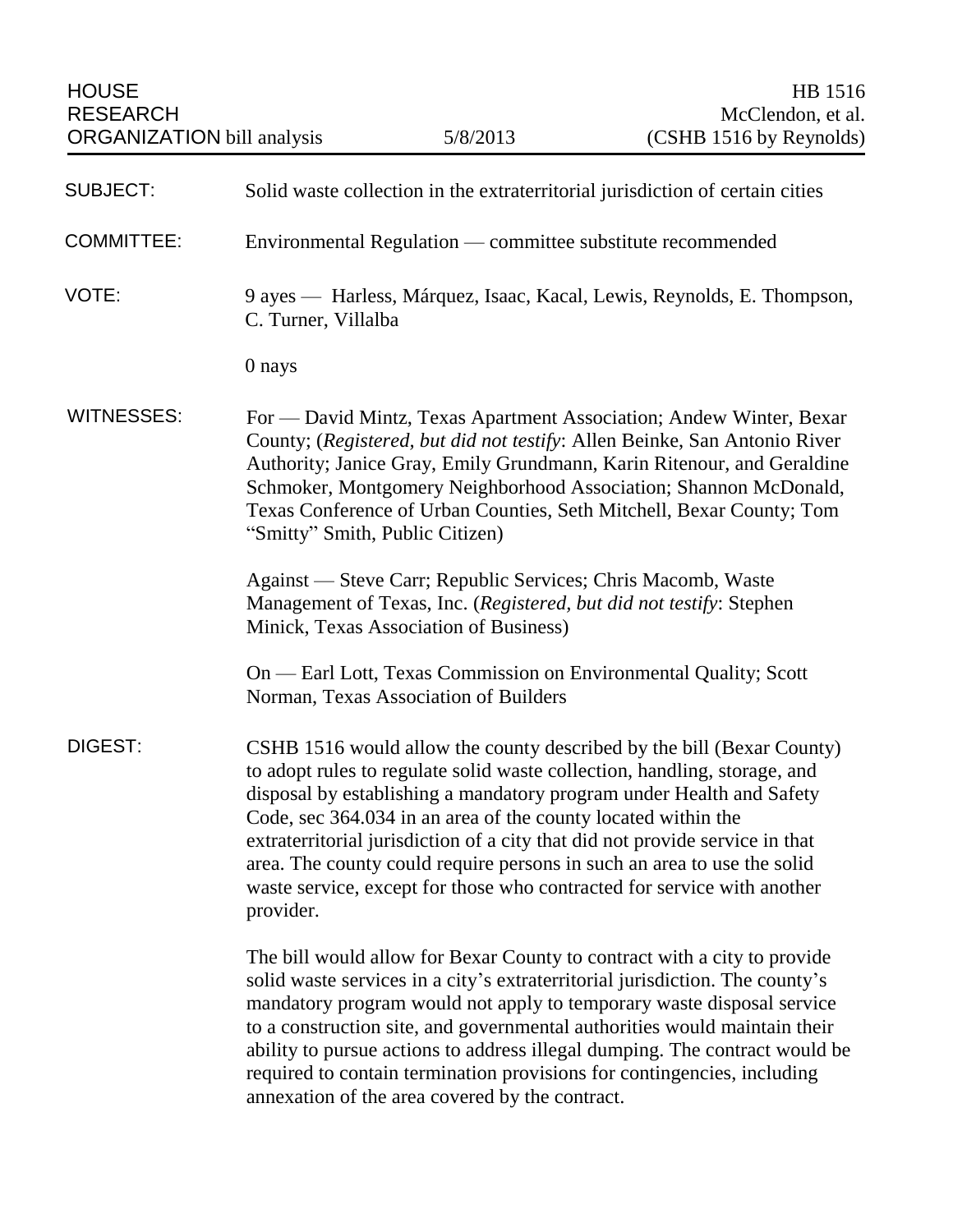## HB 1516 House Research Organization page 2

The bill would require a landlord of two or more leased dwellings in a city's extraterritorial jurisdiction in Bexar County to provide the addresses of those dwellings to the county and provide for solid waste services either through participation in the county's mandatory program or by contracting with another solid waste collector. Upon request, the landlord would have to provide proof to the county that solid waste services were being provided for each dwelling. The bill would void a provision of a lease that purported to waive a right to exempt a party from liability or duty for solid waste collection.

The Bexar County Commissioners Court could adopt orders to enforce the requirement that landlords of two or more dwellings provide solid waste services, and the bill would allow for the court to establish a civil or administrative penalty.

This bill would take immediate effect if finally passed by a two-thirds record vote of the membership of each house. Otherwise, it would take effect September 1, 2013. Its provisions relating to landlords of two or more dwellings would take effect on January 1, 2014.

**SUPPORTERS** SAY: CSHB 1516 would provide a solution to longstanding problems facing neighborhoods in the extraterritorial jurisdiction of some cities in Bexar County where some residents and landlords refuse to pay for solid waste service. Some residents and others dump trash in the neighborhoods, which creates a significant health hazard. By requiring the provision of trash service in extraterritorial jurisdictions, CSHB 1516 would enhance property values in these neighborhoods.

> The bill would protect the rights of existing providers of solid waste services by maintaining their ability to contract to provide the services. For residents that did not contract for services, the county could contract either with a city or a private provider of solid waste service for trash pickup.

> The bill would provide clarity to existing law about extraterritorial jurisdiction and would not change the county's authority in areas outside the extraterritorial jurisdictions.

**OPPONENTS** SAY: The bill is unnecessary and could infringe on the rights of solid waste service providers or could undercut those rights in the future. State law